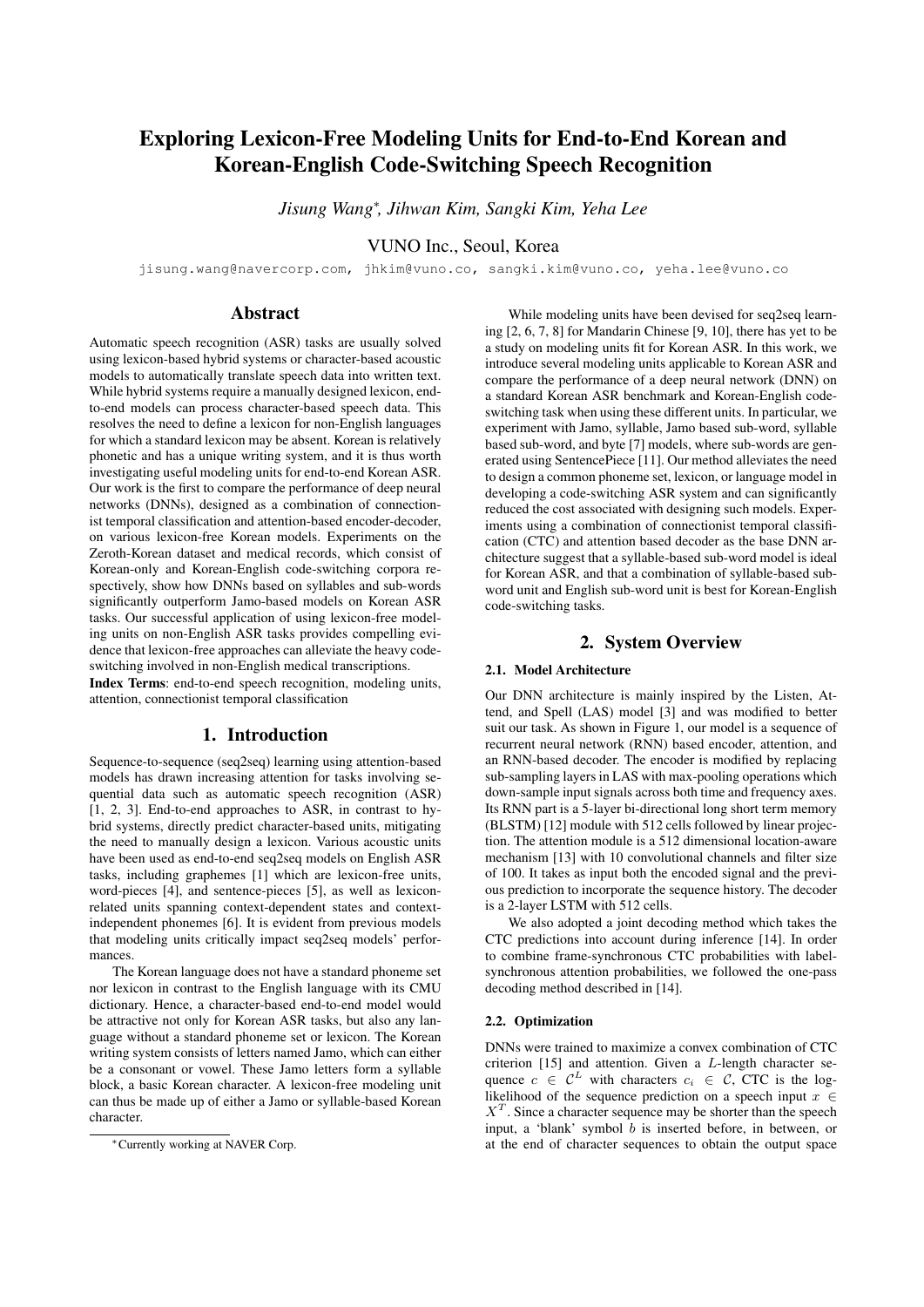

Figure 1: *Joint CTC/Attention ASR.*

 $\mathcal{Y} = (\mathcal{C} \cup \{b\})^T$ . The resulting CTC loss is the negative loglikelihood of a character sequence

$$
\mathcal{L}_{CTC} = -\log\left(\sum_{y} \prod_{t} p\left(y_t|x\right)\right),\tag{1}
$$

assuming independence among characters  $y_1, \ldots, y_T$ , where  $p(y_t|x)$  is the DNN's prediction for character  $y_t$ .

An attention loss accounts for the character sequence's structure by conditioning each character prediction on its history:

$$
\mathcal{L}_{att} = -\log\left(\prod_{l} p\left(c_l|c_1,\ldots,c_{l-1},h\right)\right),\qquad(2)
$$

where  $p(c_l|c_1, \ldots, c_{l-1}, h) = A(h, c_{l-1})$  is the attentionbased decoder's output on the encoder's output  $h$  and previous character  $c_{l-1}$ . The resulting objective function is their convex combination

$$
\mathcal{L}_{tot} = \lambda \mathcal{L}_{CTC} + (1 - \lambda) \mathcal{L}_{att}, \lambda \in [0, 1]. \tag{3}
$$

### 2.3. Modeling Units

### *2.3.1. Korean Alphabet*

Hangul is the Korean writing system which consists of 51 Jamo letters comprising 30 consonants and 21 vowels. A syllable block is built as a combination of several Jamo letters and spans two dimensions. This is illustrated in Fig. 2 where in the first example, three Jamo letters,  $\lnot$ ,  $\lnot$ , and  $\lnot$  are combined clockwise to form a syllabic block 갑. A syllable block cannot be a single Jamo letter and is necessarily a group of 2 or three Jamo letters. The first Jamo letter of a group is called choseong followed by jungseong. Optionally, a third Jamo letter called jongseong may be present in a syllable block.

Not all Jamo letters can be used as every element of a syllable block: only 19 Jamo letters can be used as a choseong, 21 vowels for jungseong, and 28 consonants (including none) for jongseong. While this results in  $11, 172 = 19 \times 21 \times 28$  possible combinations, a small subset is used in the Korean language. Thus, we only consider 2, 350 most frequently used syllables.



Figure 2: *Illustration of grouping Jamo letters: (left) three and two Jamo letters are grouped forming a (right) syllable block.*

#### *2.3.2. Sub-word Units*

Sub-word units are generated by applying SentencePiece [11] on the aforementioned units: syllable-based Korean character (right in Fig. 2) and Jamo characters (left) obtained by decomposing the syllable blocks into cho, jung, and jongseong. Jamobased sub-word units include Jamo characters, (partial) syllable blocks, and an entire word. Syllable-based sub-word units range from a syllable block to the entire word. The number of subword units in the SentencePiece model is a user-controllable hyperparameter.

Table 1: *Examples of various units in a sentence, "*학교에 간 다 *(I'm going to school)". One of its code-switching versions is "school* 에 간다*". Token* <*sp*> *refers to 'space'. 'sw' stands for the sub-word unit. A '/' is used to distinguish Korean/English letters.*

| Units       | Examples                                                                                              |
|-------------|-------------------------------------------------------------------------------------------------------|
| syllable    | 학, 교, 에, <sp>, 간, 다</sp>                                                                              |
| jamo        | $\sigma, \, \cdot, \tau, \tau, \dots, \circ, \cdot, \cdot, \cdot, \tau, \dots, \cdot$                 |
| syll-sw     | 학교, 에 , 간, 다                                                                                          |
| jamo-sw     | 학ㄱ,ㅛ, ㅇ, ㅔ ,가,ㄴ,다                                                                                     |
| (Eng.) char | $I, 'm, , g, o, i, n, g, , t, o, , s, c, h, o, o, l$                                                  |
| (Eng.) sw   | $\overline{1'm}$ , go, ing, $_to_$ , s, ch, ool                                                       |
| Jamo/char   | s,c,h,o,o,l, o, $\exists$ , $\langle sp \rangle$ , $\exists$ , $\exists$ , $\cup$ , $\in$ , $\exists$ |
| syll/char   | s,c,h,o,o,l, 에, <sp>, 간, 다</sp>                                                                       |
| syll-sw/sw  | s, ch, ool_, 에_, 간, 다                                                                                 |
| Jamo-sw/sw  | s, ch, ool_, ㅇ, ㅔ_,가,ㄴ,다                                                                              |

Table 1 shows a sample sentence tokenized in different units: syllable, Jamo, syllable-based sub-word, Jamo-based subword unit. When using the SentencePiece model,  $\langle sp \rangle$  is replaced with an under-bar token which may or may not be joined by another character. For the Korean-English code-switching dataset, hybrid units (bottom of Table 1) with English characters and sub-word units were used.

# 3. Experiments

# 3.1. Datasets

The lexicon-free acoustic models were evaluated on two different ASR corpora: Zeroth-Korean [16], developed by a Korean ASR open source project known as Zeroth [17] based on Kaldi [18], and Medical Record (MedRec) which consists of a large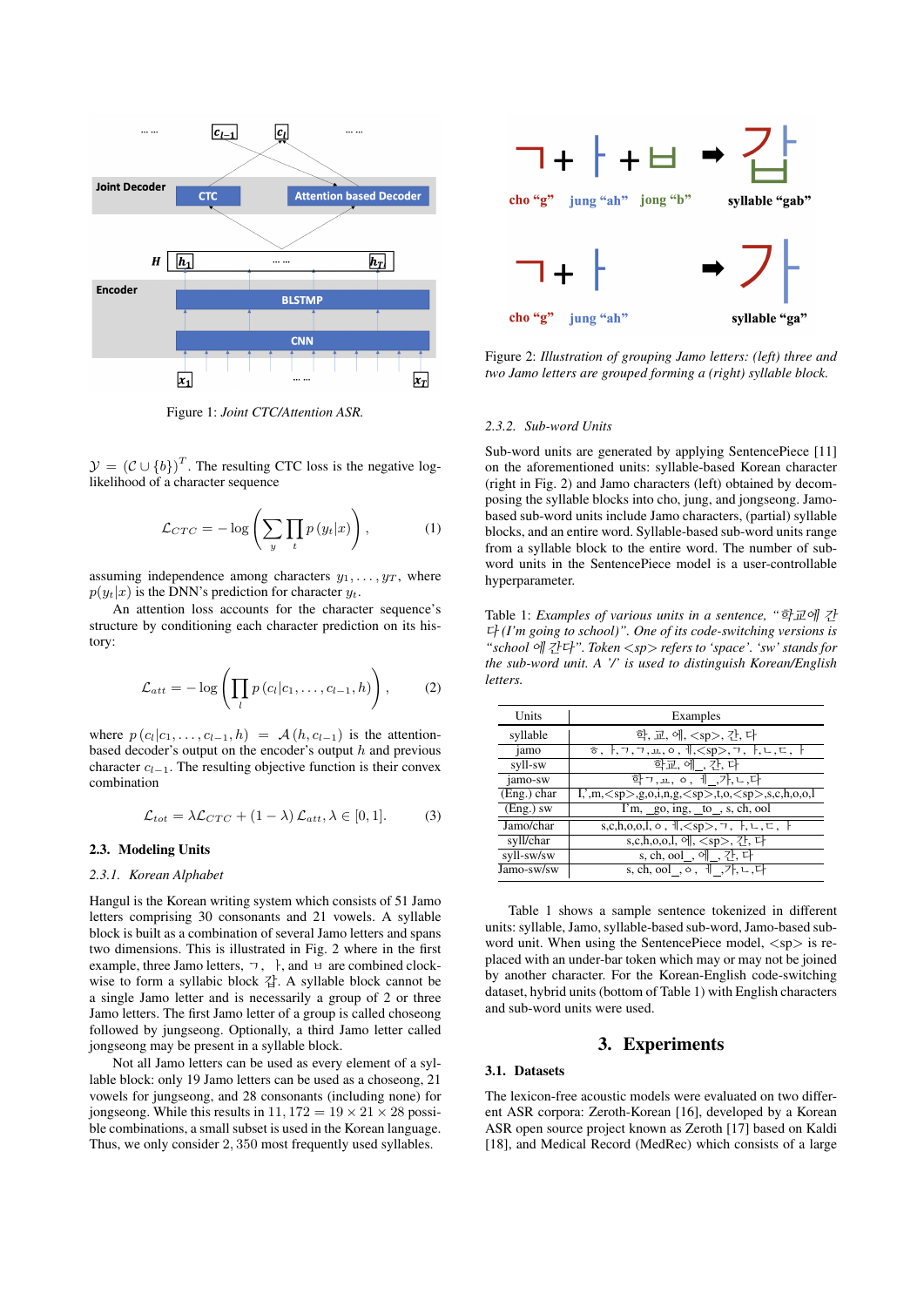amount of real medical records obtained from Korean hospitals. Zeroth-Korean contains a morpheme-based segmenter called morfessor [19] and transcribed audio data. This morphologically segmented text was used in our experiments. MedRec was used to evaluate the models on Korean-English code-switching ASR. Text data in MedRec was morphologically segmented using an in-house rule-based tool.

Table 2: *Statistics for Zeroth-Korean (16 kHz, 16 bit) and Medical Record (8 kHz, 8 bit) corpora. Language (Lang.) is the percentage Korean/English alphabets occupy. Column 'Single (s)' is the average duration of wave files in seconds.*

| Zeroth      | Lang. $(\%)$ | Total (h) | Single $(s)$     | $#$ Spkrs |
|-------------|--------------|-----------|------------------|-----------|
| Train       | 100/0        | 51.6      | $8(3 \sim 20)$   | 105       |
| <b>Test</b> | 100/0        | 1.19      | $9(5 \sim 20)$   | 10        |
| MedRec      | Lang. $(\%)$ | Total (h) | Single $(s)$     | $#$ Spkrs |
| Train       | 40.4/51.1    | 2530      | 17 (2 $\sim$ 58) | 160       |
| <b>Test</b> | 41.6/49.2    | 1.16      | 25 (2 $\sim$ 59) | 10        |

Eighty-dimensional log-mel filterbank coefficients were extracted from 3-dimensional pitch values using the method described in [20] with 10ms intervals and a 25ms Hamming window. These features were normalized using pre-computed means and standard deviations computed from each training set.

### 3.2. Implementation

The number of target units used for each modeling unit is shown in Table 3. A syllable unit (first row) contains 2,350 syllable

Table 3: *Number of output classes for each modeling unit.* <*symb*>*includes spoken symbols such as #, %, &, and numbers 0* ∼ *9, 10, 100 etc., for a total of 19 classes.*

| Units    | # outputs | Labels                              |  |  |
|----------|-----------|-------------------------------------|--|--|
| syllable | 2371      | $syl12350 +  + nk> + $              |  |  |
| Jamo     | 88        | $\text{jamo68} + \text{} + \text{}$ |  |  |
| byte     | 256       | $00 \sim \text{ff}$                 |  |  |

characters with additional  $\langle sp \rangle$ ,  $\langle unk \rangle$ , and  $\langle symbol \rangle$  tokens. Since an unknown token is absent in the Jamo-based system, only  $\langle sp \rangle$  and  $\langle symb \rangle$  were added to 68 Jamo characters for the Jamo unit model. No extra labels were added for the byte unit [7] model. Sub-word units were generated using SentencePiece with 3k and 6k target sets on a syllable-based text, and 2k and 3k targets on Jamo-based text. Two common tokens,  **for CTC and**  $**80**$ **s indicating the begin**ning/end of a sentence, were added for all modeling units including sub-word sets for the attention-based decoder. For the Korean-English code-switching ASR task, an apostrophe token was included for a total of 27 classes. These additional classes resulted in a model having 39M to 49M parameters, depending on the number of target labels.

The convex combination parameter  $\lambda$  in Eq. (3) was set as 0.2. Implementations were done using the ESPnet toolkit [21] and Chainer CTC. Unigram label smoothing [1] was employed to help training, and the models were optimized using Adadelta [22] with gradient clipping. Beam search was used for inference, with a beam width set as 30.

# 4. Results and discussion

Tables 4 and 5 show the unit (UER), word (WER), and sentence error rate (SER) of the joint CTC/Attention model for Zeroth-Korean and MedRec, respectively, using 5 different modeling units: syllable, jamo, syllable-based sub-word, jamo-based subword, and byte.

Table 4: *UER, WER, SER (%) of joint CTC/Attention model on the Zeroth-Korean test set using different modeling units.*

| Units             | UER $(\%)$ | WER $(\%)$ | SER $(\%)$ |
|-------------------|------------|------------|------------|
| syllable          | 1.8        | 2.6        | 3.3        |
| jamo              | 6.3        | 19.9       | 83.6       |
| syll-subword (3k) | 3.0        | 3.2        | 5.0        |
| syll-subword (6k) | 2.3        | 2.5        | 3.3        |
| jamo-subword (2k) | 75.3       | 4.1        | 4.8        |
| jamo-subword (3k) | 4.2        | 4.3        | 4.4        |
| byte              | 2.5        | 44         | 13.1       |

The syllable-based sub-word unit model achieved the best average error rate, and the model using Jamo unit had the highest WER. This is reasonable, as syllable-based units contain the largest group of Jamo letters, and can thus utilize long-term language dependencies. SentencePiece combines Jamo letters, enhancing the model's performance as shown in the second, fifth, and sixth rows. These results collectively imply that units containing larger groups are more beneficial than units with smaller groups such as Jamo letters.

Table 5: *UER, WER, SER (%) on test set of Medical Record when modeling with different modeling units.*

| Units                         | UER $(\%)$ | WER $(\%)$ | SER $(\%)$ |
|-------------------------------|------------|------------|------------|
| $(ko)$ syllable + $(en)$ char | 4.6        | 8.1        | 66.1       |
| $(ko)$ jamo + (en) char       | 6.7        | 16.8       | 92.3       |
| syll-subword (3k)             | 9.7        | 8.2        | 65.5       |
| syll-subword (6k)             | 7.7        | 6.9        | 64.2       |
| byte                          | 6.4        | 10.4       | 77.0       |

While using Jamo-based sub-word units yields an extremely high UER value of 75.3%, the model achieves a low WER value of  $4.1\%$  on the Zeroth dataset. This phenomenon is exemplified in Fig. 3, where a syllable-based model requires learning a fewer combinations than that needed for a Jamo-based system by using larger groups. Consequently, the syllable-based model achieves significantly lower UER values as shown in the fifth and sixth rows in Table 4.

Although Jamo is similar to English letters in that it is either a consonant or vowel, a syllable-based Korean character with an English alphabet outperformed the Jamo and English alphabet model on the code-switching task (Table 5). This suggests that the performance of ASR models is not solely dependent on the size of letter groups, and that other factors may affect the model's performance more, especially on code-switching tasks. On the other hand, a combination of syllable-based sub-word unit and English sub-word unit proved the most effective on this task, which was the case for Korean ASR. Another interesting observation is that byte unit [7], which can be used universally across any language, achieved lower WER than Jamo on both tasks.